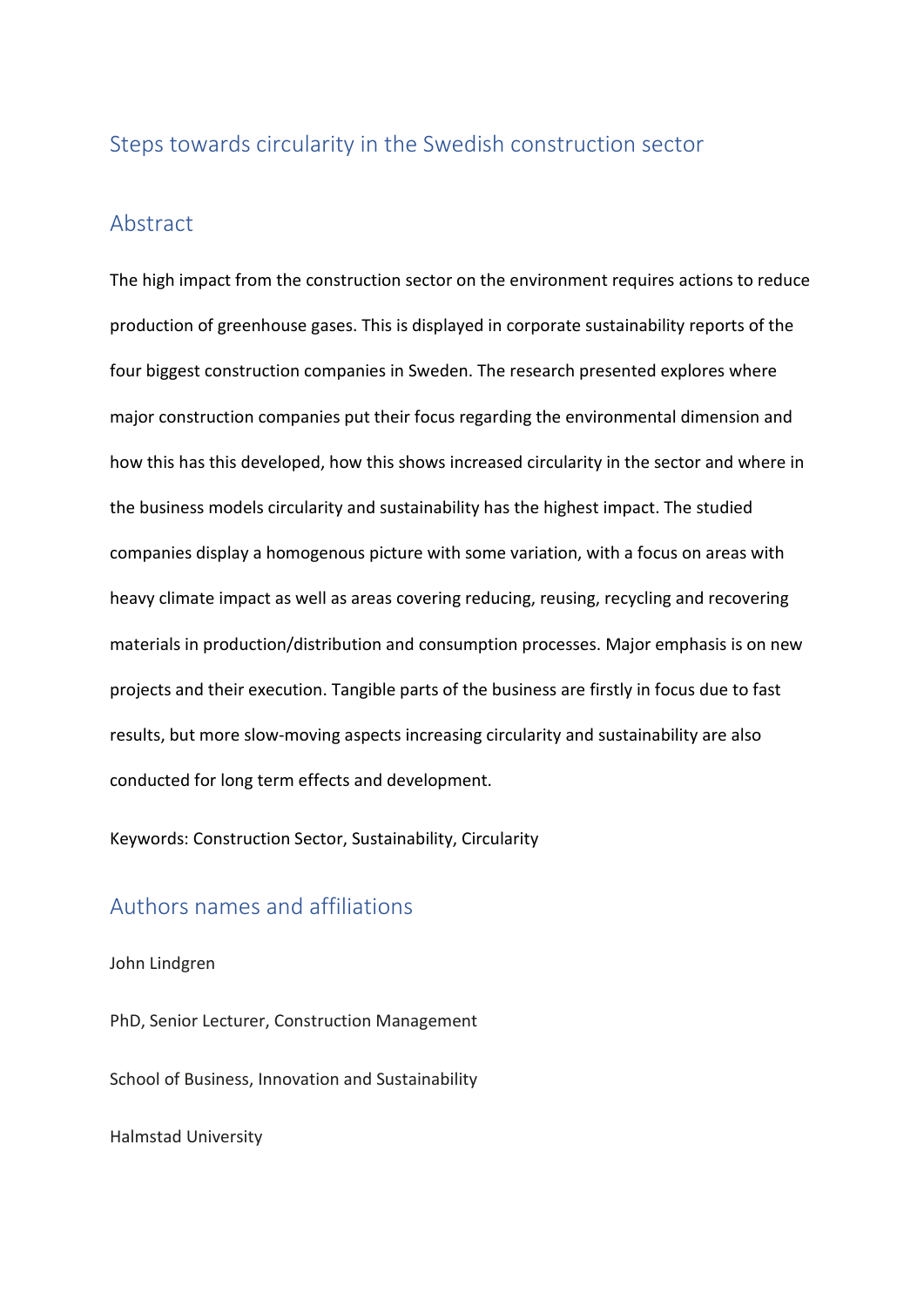### Christian Koch

Professor Green Business Development Faculty of Business and Social Science University of Aarhus Antoine Manès MSc, PhD-student, Green Business Development Faculty of Business and Social Science University of Aarhus

# Introduction

It is paramount that the construction sector decreases its environmental impact as it is one of the largest contributors in the world regarding negative environmental impact (Berardi, 2017). This has not least been highlighted and emphasized through the setting of agenda 2030. Accordingly, many companies globally publish sustainability reports to display their actions and intentions for sustainability. These reports are often framed using the GRIstandards (Gallego-Álvarez et al., 2018), which creates a common language for organizations to report on their sustainable impact. In Sweden, sustainability reporting has become a requirement by Swedish law for companies fulfilling two of the three following criteria: more than 250 employees; a total balance of more than 175 MSEK; a turnover of more than 250 MSEK. This means that many construction companies are under the obligation to create such a report. However, while the GRI framework is quite comprehensive, companies prioritize their attention and the sustainability reports present different areas on which the organization focuses. Furthermore, the reports often include different types of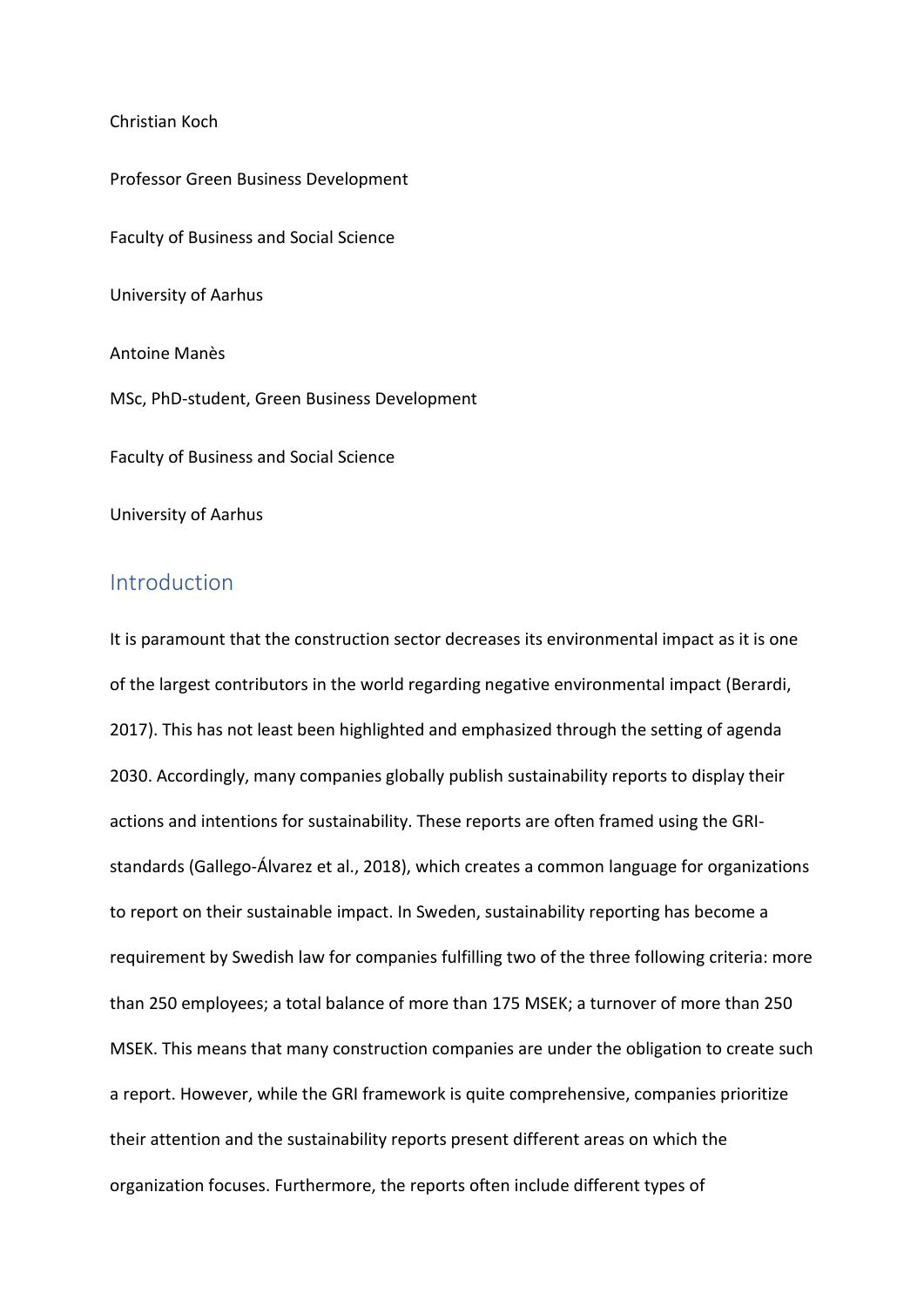measurements illustrating both the status and development of highlighted areas. This reminds us about the saying, what gets measured gets done, emphasizing the importance of measurements to show progress regarding sustainability.

Alongside sustainability, there has also been a growing focus on circularity and the concept of Circular Economy. CE can be understood with a plethora of approaches. Analysing 114 definitions of the concept Kirchherr et al (2017: 229) define CE as "*an economic system that replaces the 'end-of-life' concept with reducing, alternatively reusing, recycling and recovering materials in production/distribution and consumption processes*" (Kirchherr et al 2017: 229). This concept clearly drives sustainability forward while affecting society and organisations. For the building sector, as a major source for negative environmental impact, the focus on CE is a valid and promising avenue of sustainability. A connected area is also research on business models, where a pragmatic view is that these provide a holistic view of how companies work (Magretta, 2002) and also enables to see the interrelation between the cornerstones of organisations and how they actually work. When studying different themes of interest the business model concept enables the possibility of putting these themes of interest into context. Many different views exist but one way of seeing it is that it describes alignment between a company's offering, its internal and external resource base and activity systems (Normann, 1975, Hedman and Kalling, 2003). It is clear that Circular Construction requires an understanding and development of the company's Business Model as the set of activities, resources and capabilities within the firm or beyond it with the cooperation with partners, suppliers and customers (Zott and Amit, 2010). The framework of Business Models fits particularly well with the thinking about sustainability and circularity as they "*provide a structured way for sustainable business thinking by mapping the purpose, opportunities for*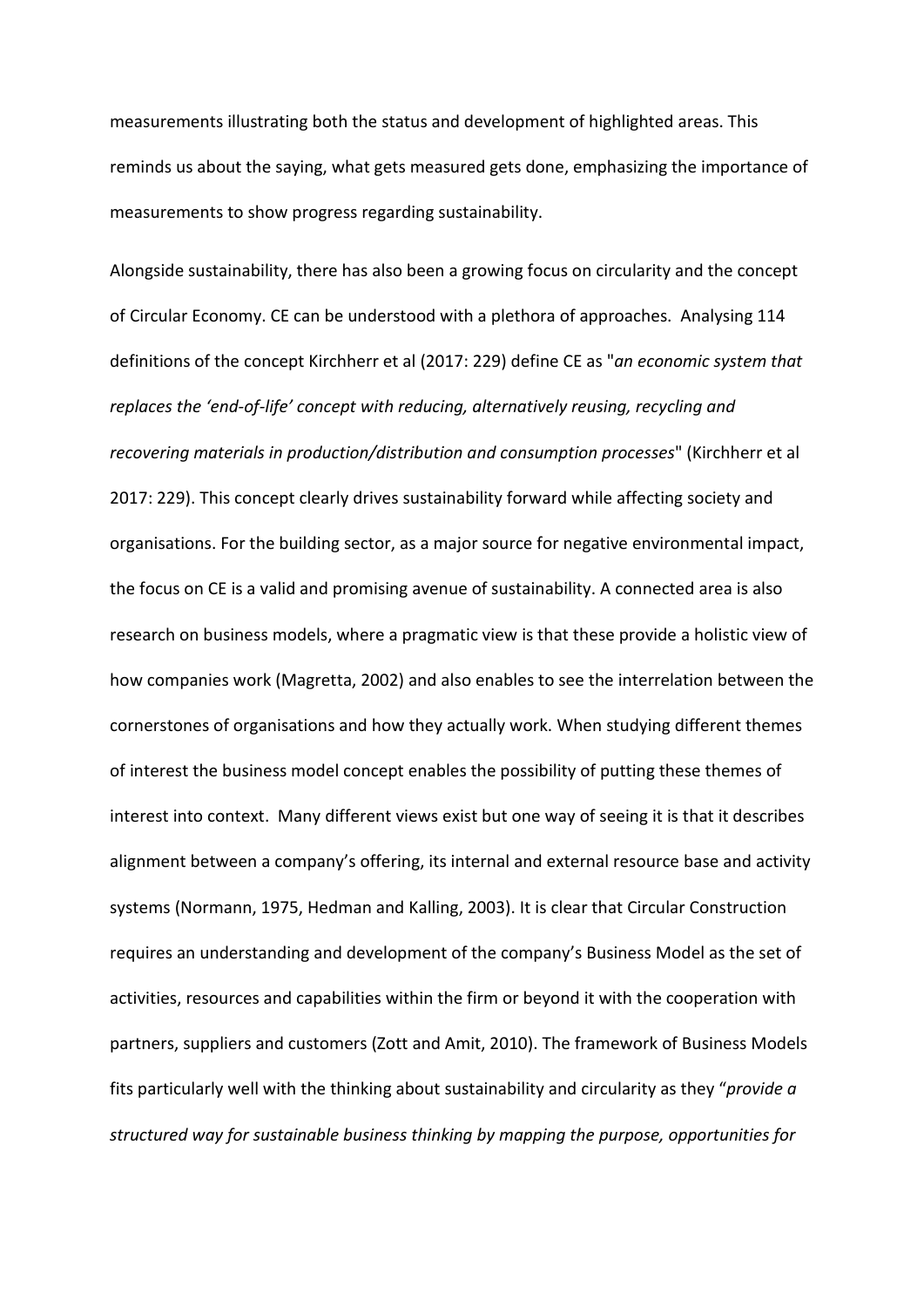*value creation across the network, and value capture (how to generate revenue) in companies*." (Bocken, et al., 2015: 67).

In the research context for this paper advancement of the area into circular business models becomes of special interest. Relying on Lüdeke-Freund et al. (2019) review of circular business models, "*The overarching goal of CEBMs is to help companies create value through using resources in multiple cycles and reducing waste and consumption*" (pp 41). Furthermore, in this research they show opportunities related to value proposition, value delivery, value creation and value capture and they are a selection of typical CEBMs based on these four key areas.

To summarize this introduction, it is evident that both sustainability and circularity are important focus areas and this work is displayed through the sustainability reports. Since they are necessary to produce according to Swedish law, there are naturally a number of construction organisations that need to produce such a report and these can provide good views on what is in focus, how it progresses and how these organisations are moving towards improved sustainability and circularity. Hence, the purpose of this paper is to review and analyse the environmental dimension of sustainability and treat the following research questions based on a study on their sustainability reports:

- Where do major construction companies put their focus regarding the environmental dimension and how has this developed? (1)
- How does this show increased circularity in the sector? (2)
- Where, at the moment, in the business models does circularity and sustainability have the highest impact? (3)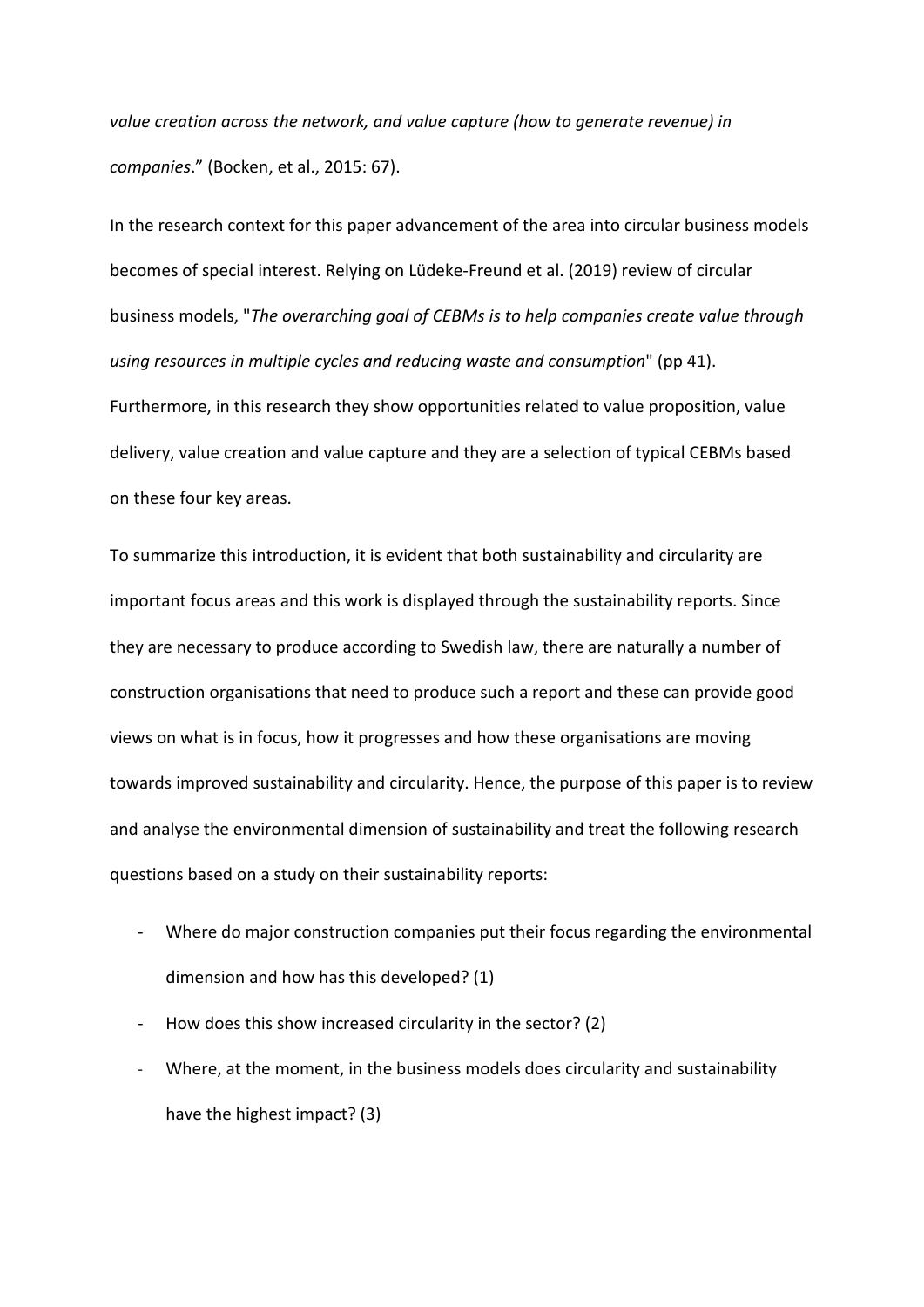# Methodological approach

This study takes it basis in studies of sustainability reports of the four biggest construction companies in Sweden. The Swedish construction federation publishes annually and the selected companies are from the list from 2020 (Byggföretagen, 2021). The companies are PEAB, Skanska, NCC and Veidekke (where PEAB is the largest and Veidekke the smallest of the four). These reports were studied with the focus of the paper, I e what are the companies focusing on in terms of reducing the environmental impact, how is this measured, what do the companies emphasize in terms of circularity and what can be stated about the level of circularity? This basically addresses the first research question. The second and third research question are analysed in relation to the value proposition, value delivery, value creation and value capture.

Using annual reports as a source is not unproblematic. Annual reports are external corporate communication vessels with a marketing dimension (Frandsen and Johansen, 2011). However, sustainability annual reports are also directed towards the creation and redefinition of the company's service offers (Cova et al 2002). While the new concepts presented in the annual reports might be detached from the internal working activities (Frandsen and Johansen 2011), they contribute to corporate identity and impact external stakeholder (Brunton et al 2017, Frandsen and Johansen 2011). Nonetheless, we will remain critical toward the empirical material and use our knowledge of the case companies gathered as validation tool. It is thus maintained as a limitation that annual reports are limited sources and the aim is to develop future research to provide evidence of the development of the case companies.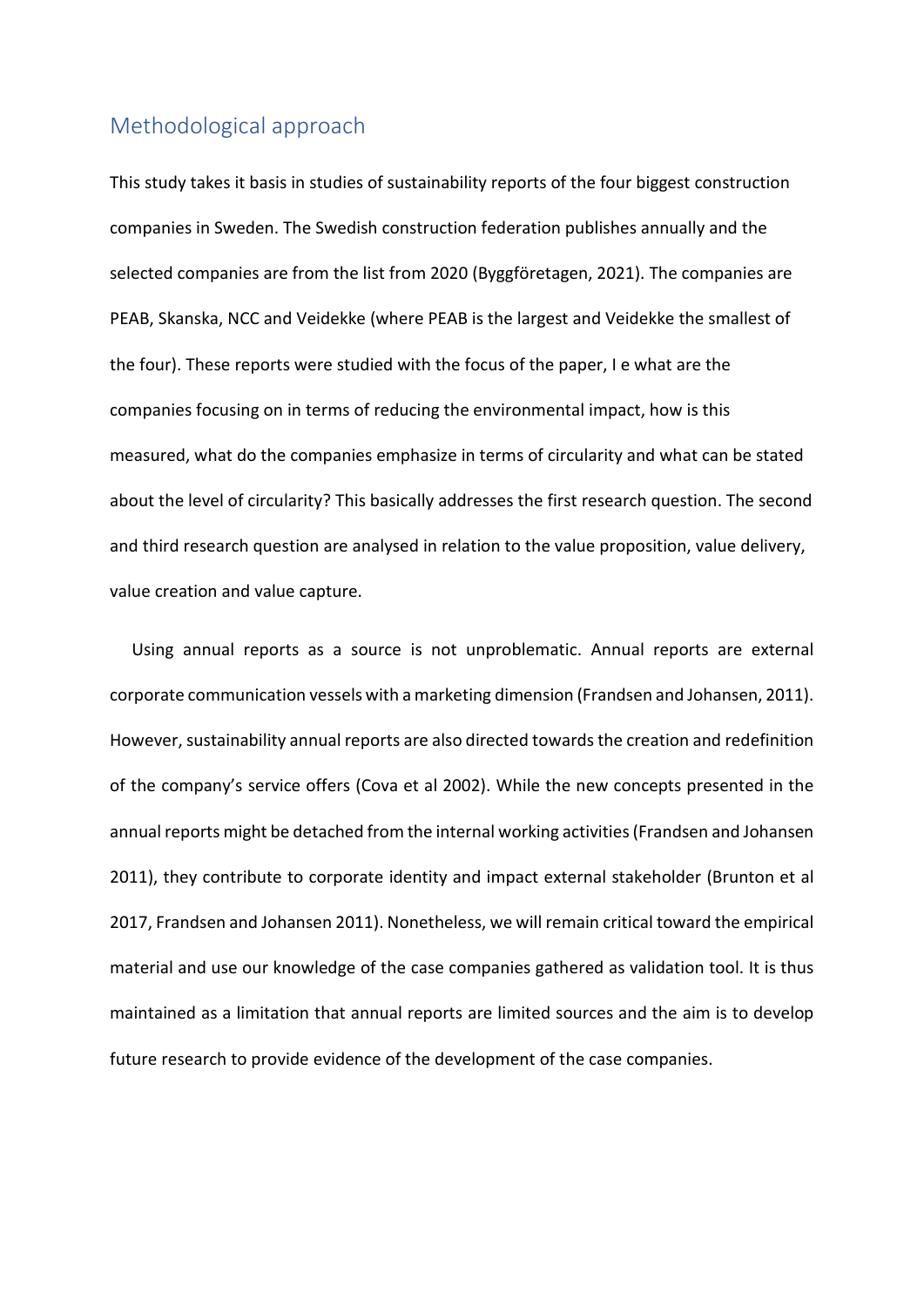## Key Insights

The studied companies seem well aware of the increased pressure on improving sustainability from their context and the need to cooperate in their network. They all emphasize reduction of climate impact and Co2-emissions as central and with some variation they focus on the same areas. Skanska stresses development as a key in their work and emphasizes better choice of materials, better resource-efficiency, circularity, zero- and plus-energy-houses. NCC focuses on the construction process, decreased usage of newly-produced material, waste reduction and separation of waste, I e reducing and reusing waste. NCC also participates in different strategic innovation efforts such as Smart Built Environment, InfraSweden 2030 and Re:Source. PEAB, besides reduced climate-impact, focus on resource efficiency and removal of environmental and health damaging products and highlight use of digital tools to increase efficiency and move sustainability work forward. Veidekke began in 2010 with efforts to create material balance between the company's activities and the emissions carried by the individual materials from their supplier. They participated in a nationwide project aiming at monitoring the CO2emissions of the company and managing the risks and opportunities in climate change. Veidekke, as the rest of the companies, have a ISO14000 certification in a majority of their organization and CDP has awarded them for being in the top rank. In 2020 they also mapped the climate-impact from their industrial branch, that supports them in their strategic work.

Regarding emissions all companies have identified production of asphalt as a major development area. Skanska has nearly climate-neutral asphalt, where the manufacturing is driven by fossil-freefuel, combined with the use of recycled asphalt and a binder from the forest. NCC works with reuse of material in the production of roads, constantly reviewed since it stands for a majority of the company´s Co2emissions. At PEAB, Co2-neutral bio-oil is used in the manufacturing and 95 % of the produced asphalt is so called ECO-asphalt (reducing Co2-emissions with about 50 percent). Furthermore, the reuse of asphalt has increased from 14 percent in 2014 to 22 percent in 2020. To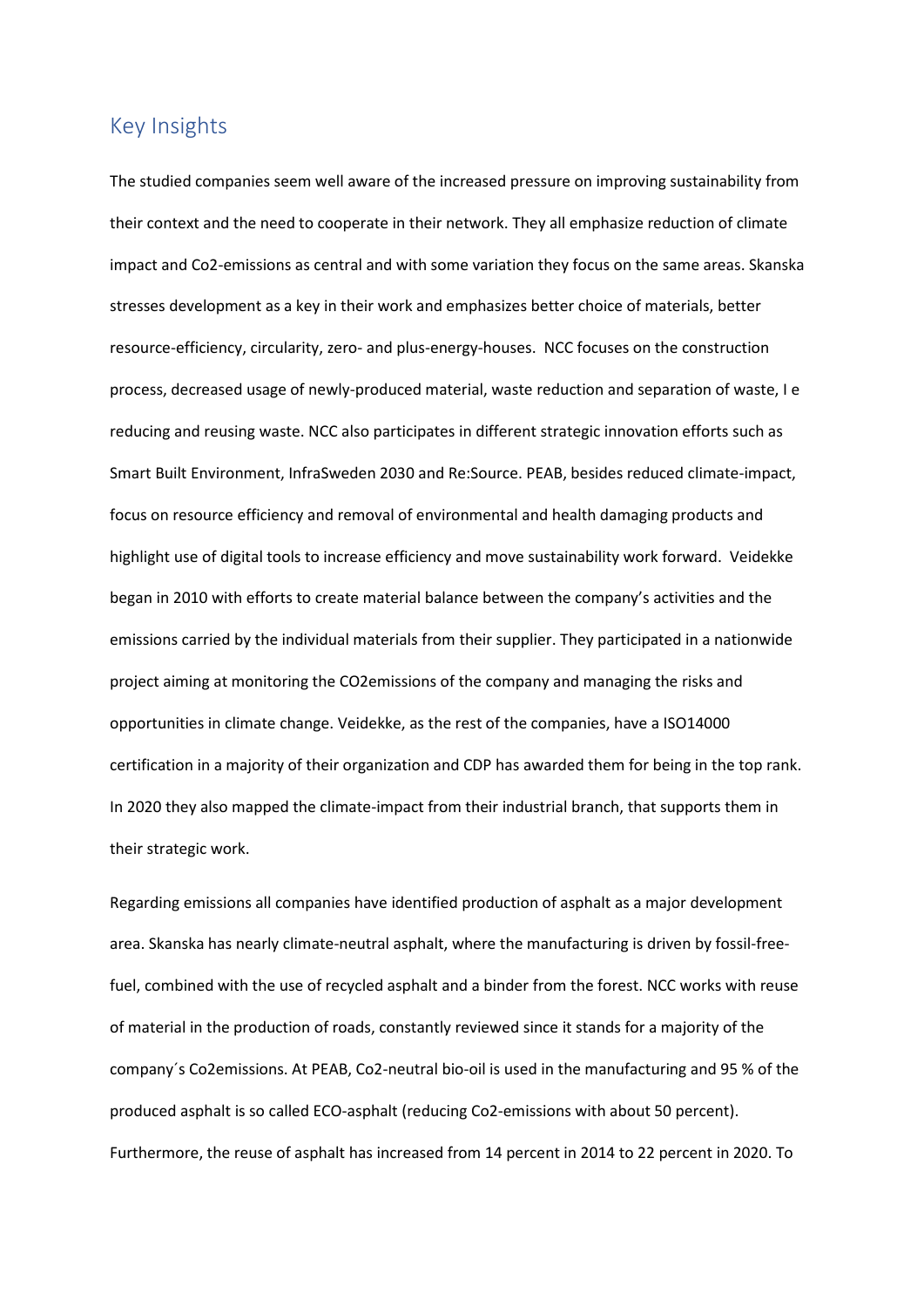decrease environmental impact, Veidekke are converting their factories into using renewable energy sources, low temperature asphalt and plant-based oil as binder and also reuse used asphalt. All the companies furthermore focus on concrete since it is a major source for pollution. PEABs ECOconcrete is an example where slag from steel-manufacturing is used, resulting in a reduction of climate impact with 50 %, besides also having a longer life-cycle.

Reviewing the emissions in figures, Co2-emissions is central for all the companies and and a quite drastic decrease over a term of three years (for example Skanska -34 % and NCC -42 %) is visible. For PEAB there was an increase due to purchase of companies and businesses through the year, but the aim is still high and forward-viewing. For Veidekke, in 2019, when the company shared the evolution of their CO2emissions it showed an increase in the previous three years. It is around that time that the company embraced new ways to reduce their environmental impact by creating a data base of material and dynamic layouts of transportation on site to optimize it thus showing an important reduction in their Co2 emissions in 2020. The measurements regarding Co2show a decrease with 11 % between 2019 to 2020 and the largest polluter is the asphalt production, with an increase from 2019, due to lower production with smaller batches. Otherwise, the companies display a few measures allowing for an openness regarding the development of the environmental work.

Another apparent area that all companies work with are certifications of different kinds. Skanska works with Living building challenge, BREEAM, LEED, "Miljöbyggnad", Svanen and RTS, PEAB work with Svanen, BREEAM and LEED. In this area, Veidekke regards their work with environmentally certified projects and to define those certifications on regional or industry wide contexts. There has been an evolution of those certifications over time but more importantly there was also an evolution of the way the company trained their employees and shared the experience obtained during those projects. They started in 2010 with a handful of projects and quality certification but in more recent years they have developed several programs for experience sharing while trying to position themselves as industry leaders over the years when it comes to those certifications. Veidekke also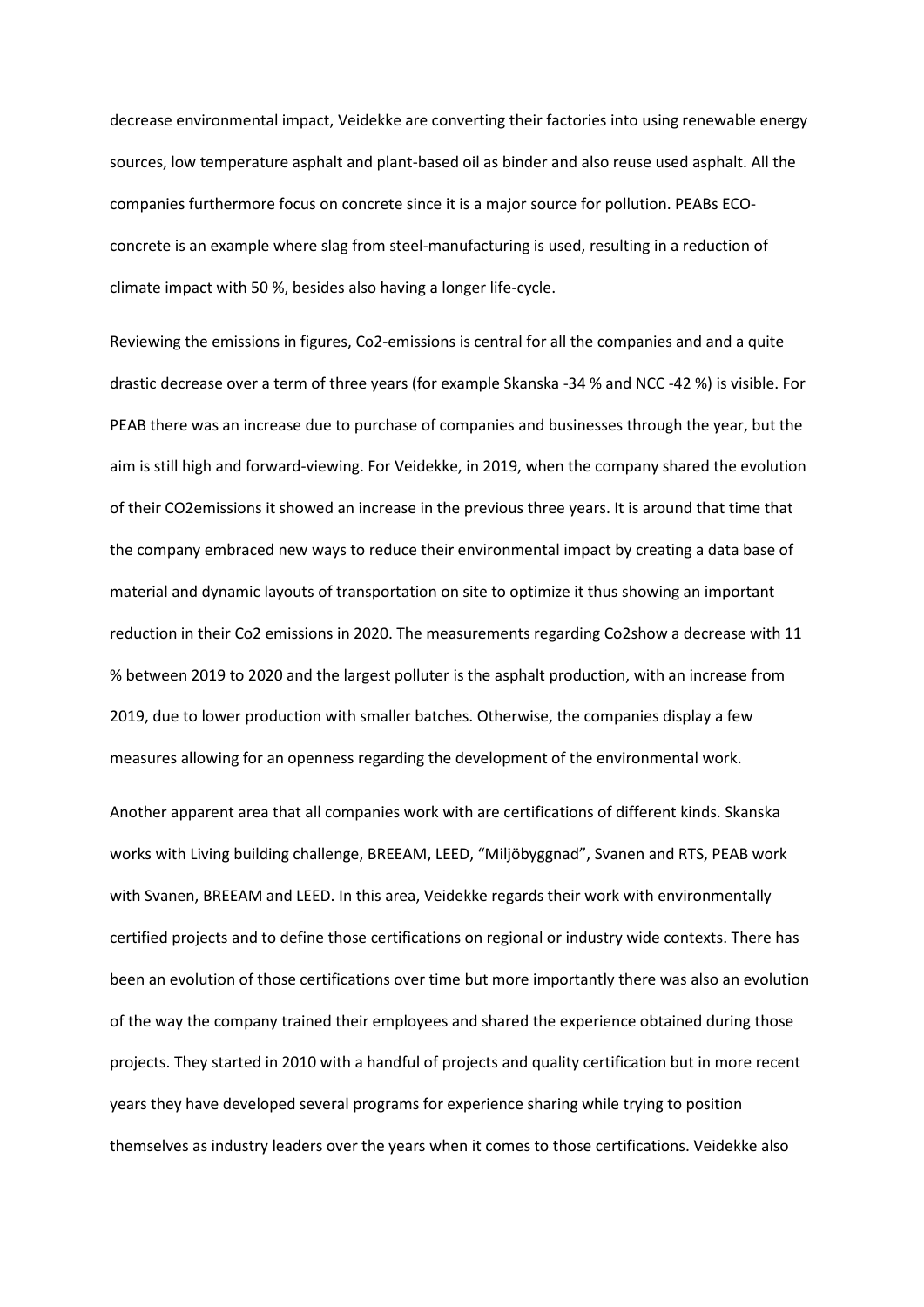won a prize for LEED-project of the year in Sweden Green Building Awards. They main aim in this project was to prolong and reuse the original building as much as possible. For example the façade was taken down, cleaned and reinstalled and the made a green area on the roof. Excess material from the renovation was also reused in other projects.

The transition to renewable energy is also a common theme among the companies and also to use electricity when possible as well as using less energy. NCC for example work with reduction of energy usage in commercial buildings and housing. The companies furthermore work with other areas benefitting nature. Skanska work with other areas to reduce environmental impact such as reuse of water and more niched use of water (for example flushing toilets with so called grey water). PEAB actively promotes biological diversity and local eco-systems. In their examples they state that they want all business areas to cooperate and in one example they work with green roofs, rain gardens that filters storm water and more sustainable building materials. Veidekke also work with lowpolluting transport alternatives, such as hydrogen-driven ships for transportation and also electrification of machines and vehicles. Another area that they work with is having construction sites that are fossil-free.

### **Notes on circular actions**

Skanska stresses work to take place from design to demolition. They work with a tool they call the colour palette, which defines their vision of working with zero environmental impact. Another example is that they work with upcycling, I e new use of old materials. NCC also stresses circularity frequently in their report and stresses work with design that enables reuse and recycling. They stress and put emphasis on how they can work with materials and design and also the importance of working with this throughout the process. They also stress digitalization as a key ingredient to in different forms assess and simulate the use of materials in order to reduce environmental impact.

For PEAB circularity is about sorting waste and having good receivers of it, which is why they establish good cooperation with actors in this sector. They also highlight as an example that waste of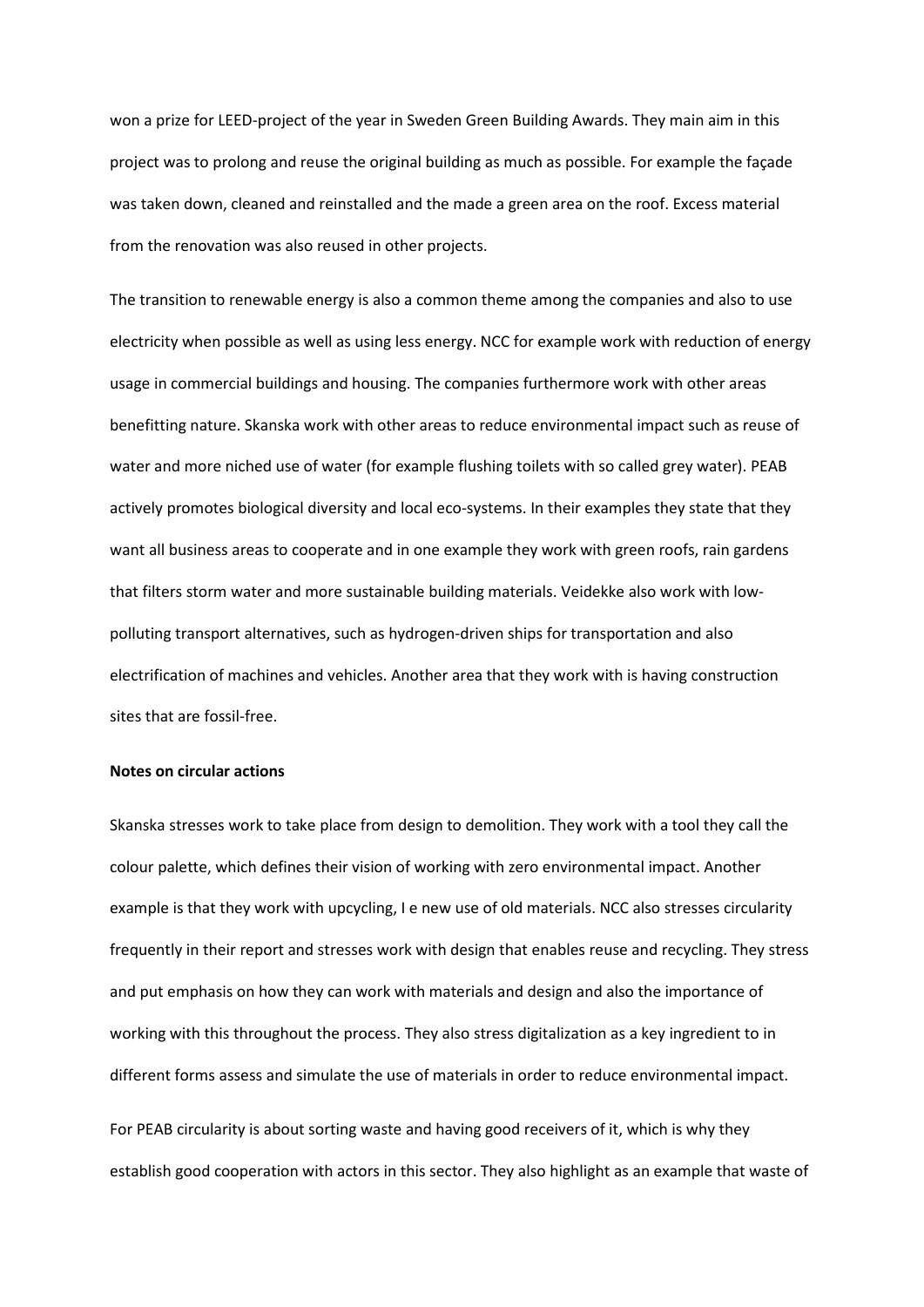insulation goes back to the supplier to be reused in production. Excess masses are also recycled and has resulted in a decrease of waste placed in landfill with 80 percent. They also work with innovative design to reduce energy consumption and protect biological diversity. They also work with traceability to find more environmentally friendly products and reduce negative impact in the future. In terms of circularity, for Veidekke the term "circular" appears for the first time in 2019 two times in the report concerning identifying "opportunities for reuse in order to reduce materials consumption and the volume of landfill" when older buildings are demolished for a specific project in Norway. In 2020, "circular" is also mentioned once in the report about reusing crushed concrete and the launching of a long-term innovation collaboration with Norsk Gjenvinning focused on achieving 100% reuse of unpolluted heavy spoil.

## Discussion and conclusions

Regarding the focus areas from an environmental perspective, the organizations show a quite homogenous picture, with some variation. In many ways the companies highlight the same areas, for example asphalt and concrete manufacturing since it has heavy climate impact and more environmentally friendly concrete is also a focused area, as well as other known high impact areas such as transportation. The findings indicate, based on the homogeneity of the companies' efforts, that they work with the areas that are the heaviest polluters and also areas where solutions seem easy to find. This is also evident in terms of what the companies measure, which overall points towards the same areas, overall showing major improvements, but still a long way to go to central climate targets. It is also quite evident that major emphasis is placed on the production of new projects and their execution, but examples of renovation is also highlighted by for example Veidekke. A major part to reduce climate and environmental impact is to work with current buildings and in this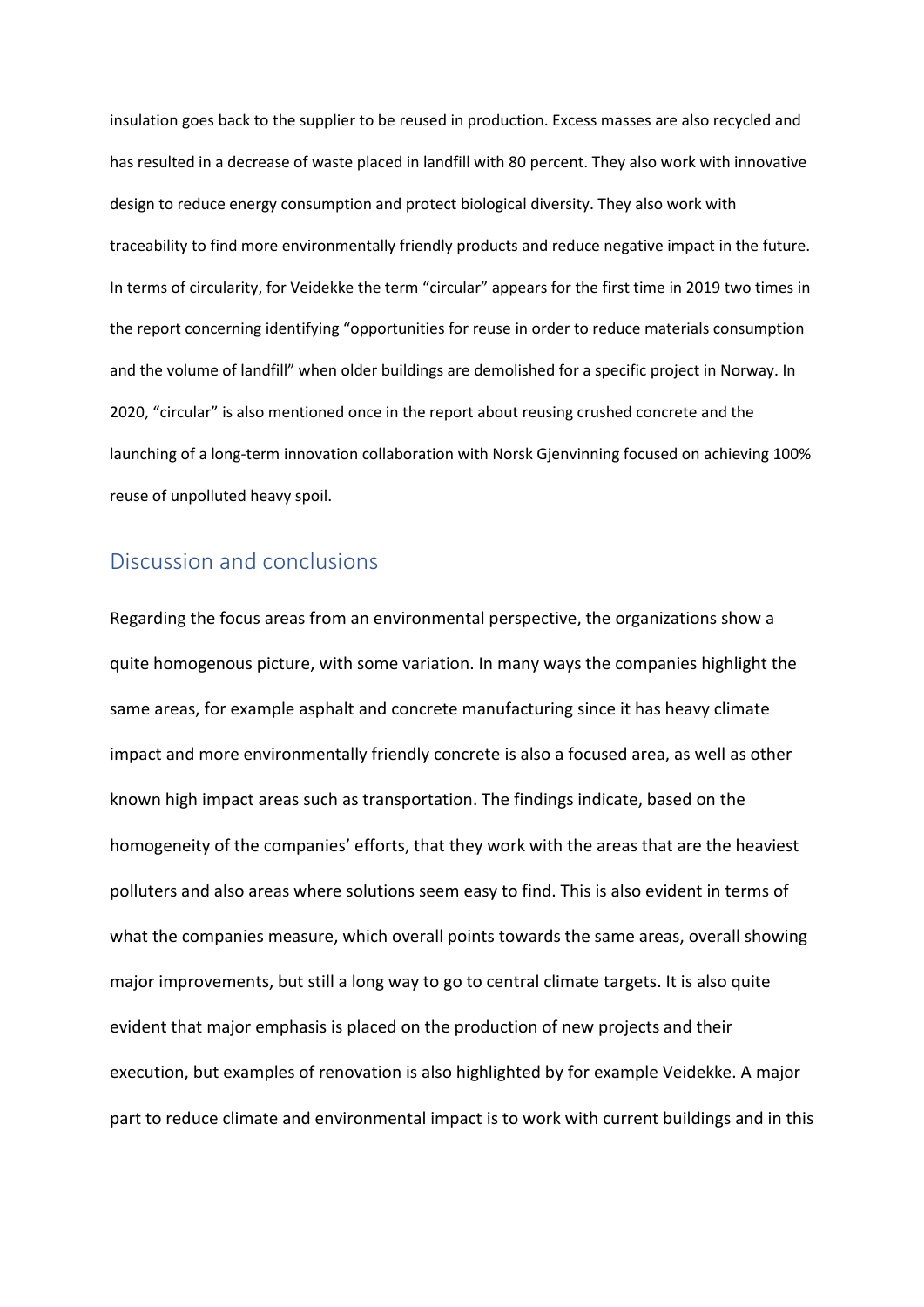area, there seems to be a lot of potential for the future. Furthermore, the reduction of fossilbased is an apparent area at all companies.

Going back to the question about how increased circularity and "*reducing, alternatively reusing, recycling and recovering materials in production/distribution and consumption processes",* the companies all work hard in reducing the amount of materials that become waste and are measuring this. Areas that proliferate in this case is to work with better planning and digitally. This seems to be of great help, but traditional linear material consumption continues, and examples are also shown that excess material is returned to the factory. Hence, viewing the results, the companies are working with all the identified parts of circularity above.

In terms of value proposition, I e products and services, the most evident part seems to be regarding the products, possibly because it is a typical area that is easy to grasp. Reviewing this in relation to the typology by Lüdeke-Freund et al, the area from a product point of view, that is more complex, concerns long-lasting products. Construction outputs are typically long-lasting and a known factor in construction to reduce impact is to prolong the life-length of the building objects. There is also exhibited an increased focus in reuse of products. Examples of these efforts is shown in the reports, but major emphasis seems to be on new-production. The accompanying services to circularity come as an add-on to the product developments but tends naturally to be an enabling factor for circularity. The companies highlight that they work with different actors in the construction process and also with other stakeholders, so this part of the discussion naturally leads into the partner and value-creation part of the business model. The move forward are depending on both cooperation with and interest from other partners/stakeholders and joint improvement of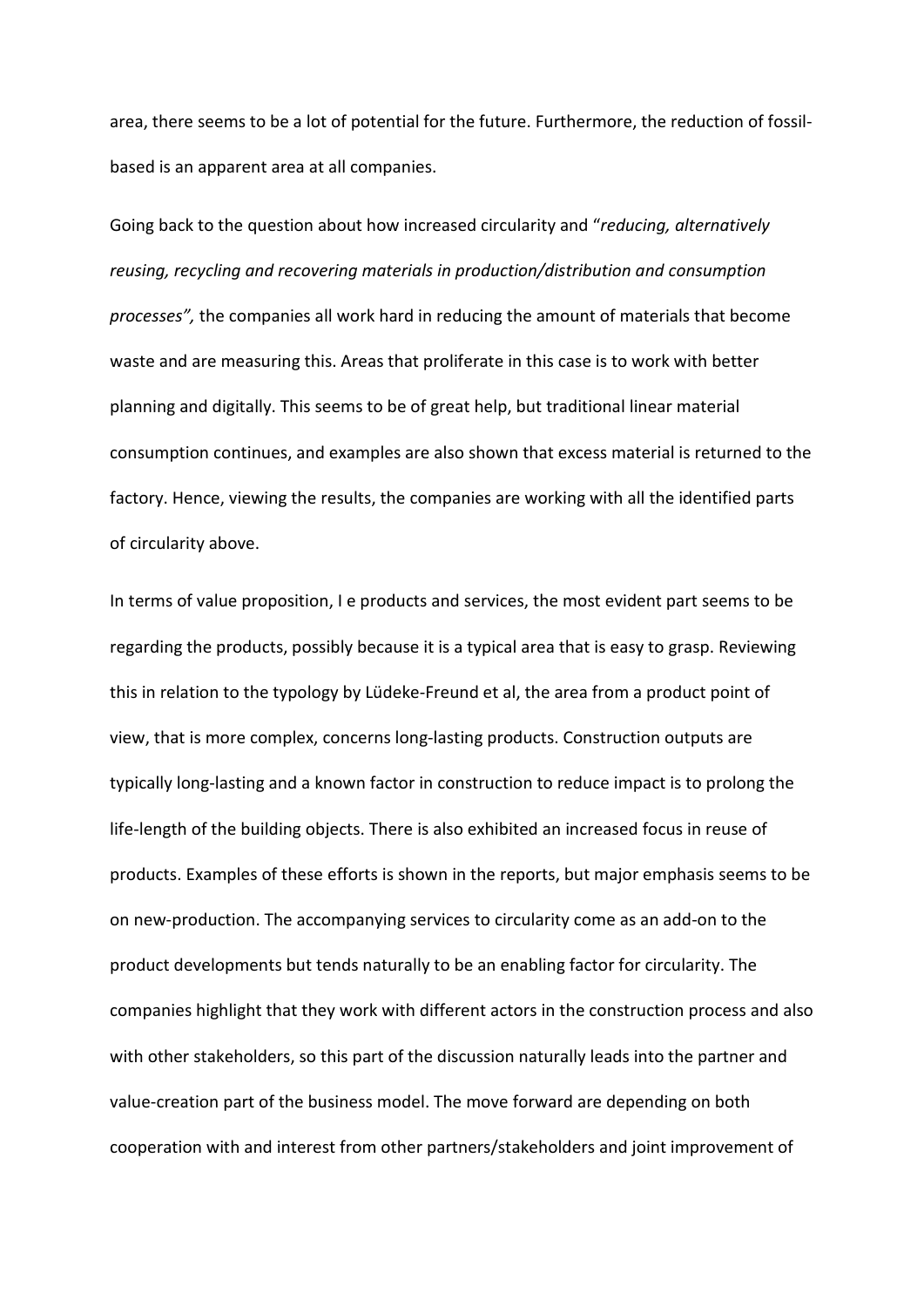the circularity by all parts. They must cooperate in new ways ways. This is highlighted by the companies in different ways.

The value delivery and value capture can be discussed and analysed together. It is not possible to see from the sustainability reports how the increased sustainability and circularity pays off, but overall, the profit margin seems at its long-term average level for the companies. The sustainability effort is possibly not only a cost, but also key to creation of new turn over. This commercial aspect also raises questions to what degree the customers pay for the efforts made and how this value creation and revenue streams are managed? To conclude, tangibility seems to be a major focus for construction companies regarding sustainability and circularity. The main focus seems to be in the value proposition and the products offered, especially in terms of new-production, but also to some extent regarding

extension of life-length in existing buildings. This is enabled by surrounding work in the more intangible service part, where perhaps environmental certification and the future obligatory law-based climate declaration is the most evident support process to increase sustainability. Necessity of the other parts and activities to conduct in the business model is evident, but a need for further studies is also evident. Mapping the company's business models in detail and more exactly how they work and how diverse is necessary. It can however be concluded that from the sustainability reports, the companies seem to work with the same areas to lower their environmental impact. The study here can be used as a point of departure for further studies, preferably case-studies with several types of data sources, to provide a more deepened picture of what takes place and how sustainability and circularity are moving forward.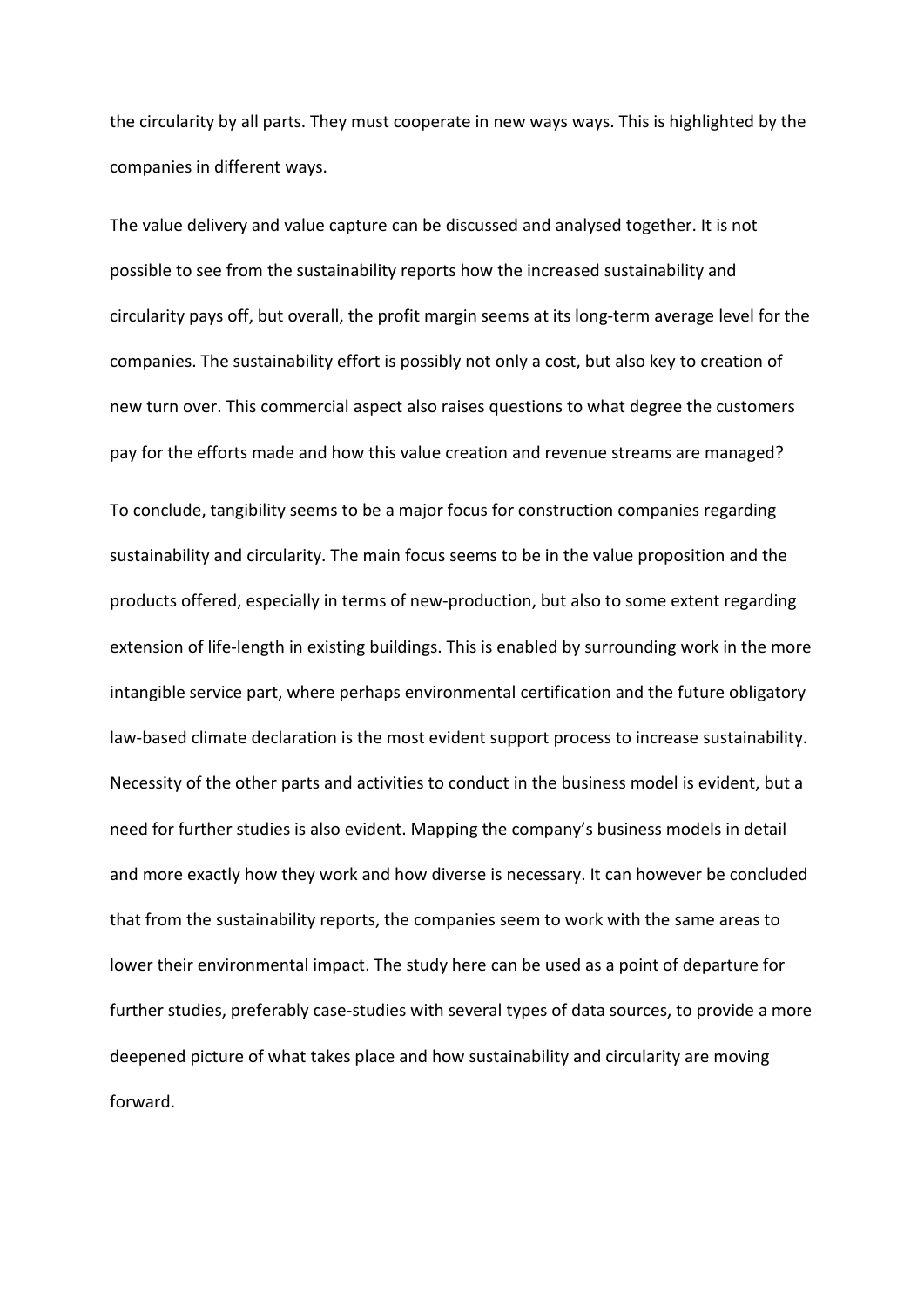## References

BERARDI, U. 2017. A cross-country comparison of the building energy consumptions and their trends. *Resources, Conservation and Recycling,* 123**,** 230-241.

BOCKEN, N. M. P., RANA, P. & SHORT, S. W. 2015. Value mapping for sustainable business thinking. *Journal of Industrial and Production Engineering,* 32**,** 67-81.

BRUNTON, M. EWEJE, G. & TASKIN, N. 2017. Communicating Corporate Social Responsibility to Internal Stakeholders: Walking the Walk or Just Talking the Talk?: Communicating Corporate Social Responsibility to Internal Stakeholders. *Business Strategy and the Environment*. 26, 1, 31-48.

BYGGFÖRETAGEN 2021. https://byggforetagen.se/app/uploads/2020/11/30-St%C3%B6rsta-2019.pdf, access 20210530

COVA, B., SALLE, R.,& GHAURI, P. (2002). *Project marketing: Beyond competitive bidding*. Wiley, Chichester.

FRANDSEN, F., & JOHANSEN, W. 2011. Rhetoric, climate change, and corporate identity management. *Management Communication Quarterly,* 25, 511—530

GALLEGO-ÁLVAREZ, I., LOZANO, M. B. & RODRÍGUEZ-ROSA, M. 2018. An analysis of the environmental information in international companies according to the new GRI standards. *Journal of Cleaner Production,* 182**,** 57-66.

HEDMAN, J. & KALLING, T. 2003. The business model concept: theoretical underpinnings and empirical illustrations. *European Journal of Information Systems,* 12**,** 49-59.